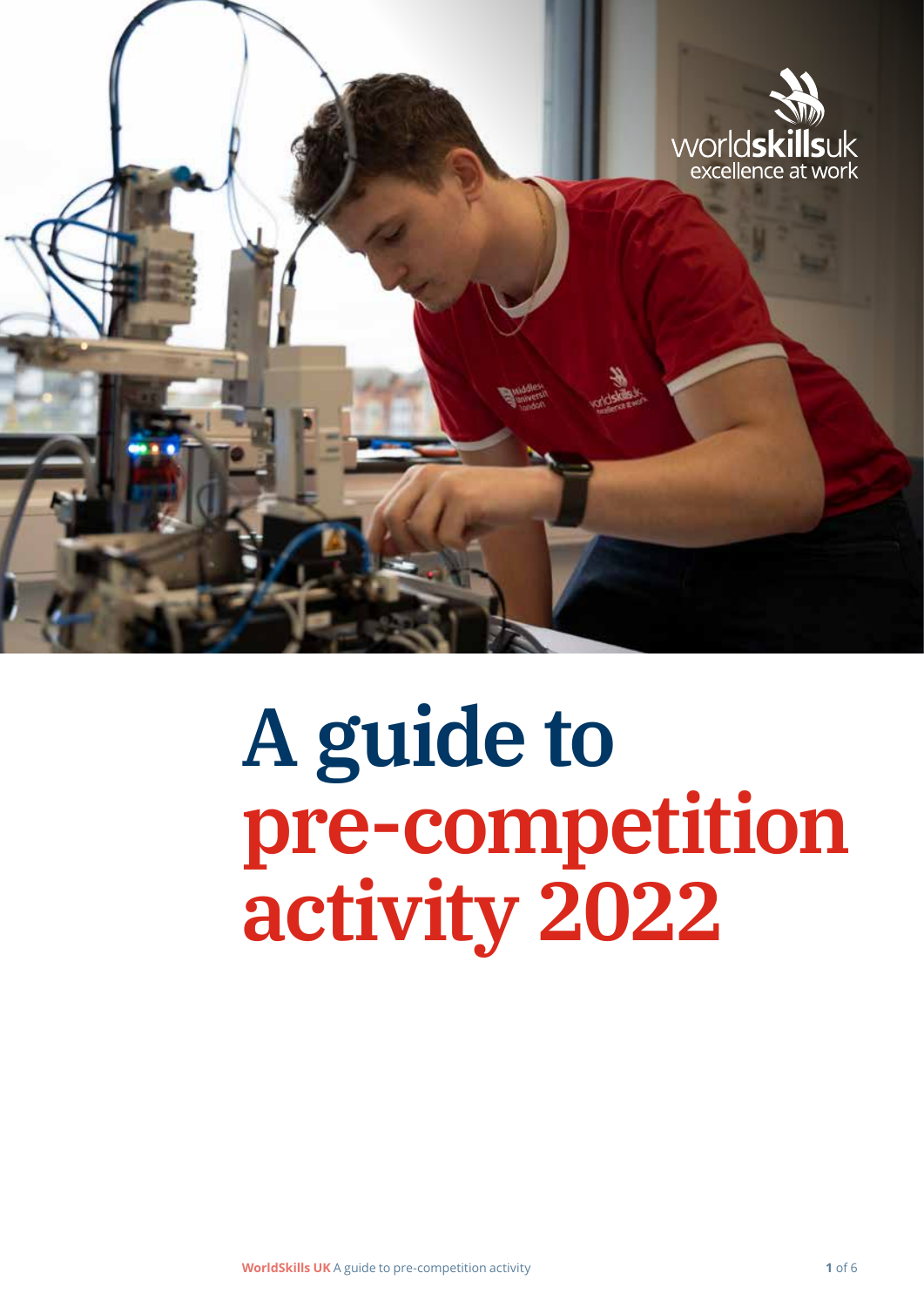

### **Introduction**

WorldSkills UK Competitions provide real-world environments, to stretch and challenge the capacity of apprentices and students beyond their formal learning programme.

- **•** 97% of competitors cited improved technical skills
- **•** 93% of competitors reported improved personal and employability skills
- **•** 97% of competitors reported raised aspirations
- **•** 88% of competitors cited competitions motivated them to continue with their current qualification.

This document will provide you with information that will support you to

deliver competition activity and identify the wealth of talent amongst your students, apprentices or employees. The competition activities will enhance their personal development and technical competences whilst enabling you to select those to enter a national competition.

Our tools, developed by our Competition Organising Partners in industry and education, provide solution- based outcomes to help train and prepare for skills competitions. We recognise that the best vocational learning is hands-on, practical, experiential, and related to the real world. It must also involve feedback, questioning, application and reflection. We believe that our competitions can help to deliver all of these aspects.

# **What is a skills competition?**

Put simply, a skills competition provides an opportunity for individuals (or teams) to compete against one another to demonstrate their talent in a particular vocational skill, using tasks derived from real life, industry-based scenarios. Each individual's work is scored by experts to agreed criteria, and the highest score(s) go through to the next stage.

WorldSkills UK Competitions bring together apprentices and young people

from around the UK to compete to be the best in their chosen skill, first in national competitions and then as part of Team UK in international skills competitions, for those competitions that lead to International competition. Skills competitions provide employers, colleges and independent training providers with a proven method of achieving real results for young people of all abilities.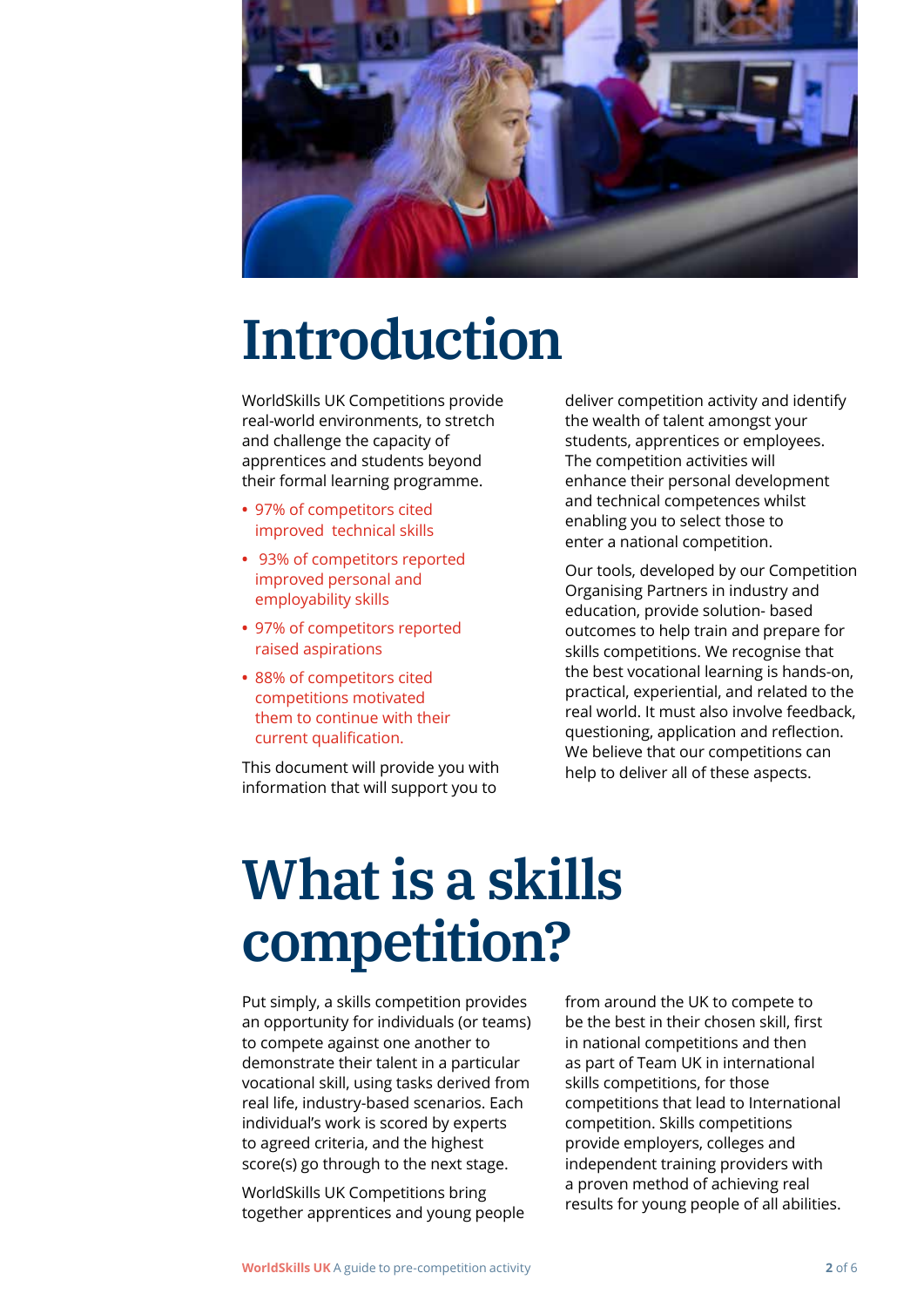# **Why get involved?**

Skills competitions can play a vital role in teaching and learning environments by complementing differentiated approaches that bring learning to life. Some of the benefits of skills competitions are that they:

- **•** enable benchmarking of skills against peers as well as national and international standards
- **•** foster rich opportunities for learning and achievement
- **•** develop employability and technical skills to extremely high levels of excellence and contribute to young people's understanding of their education, career and life choices
- **•** engage, challenge and motivate students so that they get the most out of their learning experience
- **•** provide opportunities to develop critical skills, attributes and behaviours valued by employers such as problem-solving, selfreflection, time management and the ability to work under pressure
- **•** enable students and apprentices to gain experience of using the skills they have learned in pressurised, time- dependent environments, developing their skills to high levels of performance, which will enable them to meet the demands of real-life workplaces.

# **Competition preparation**

Before registering to enter students and apprentices to take part in a WorldSkills UK Competition, it can be helpful to enable them to practice, test and challenge their technical and mental skills by getting involved in precompetition activity. This could involve preparing them for the qualifying rounds of skills competitions and involving your wider organisation. This will often take the form of a competition within a college, training provider or business, or between multiple organisations.

This is also a great way of involving the entire class/college:

- **•** individuals get a feel for what will be expected of them in a WorldSkills UK Competition, whilst still in an environment with which they are familiar
- **•** enable a wider number of participants from one organisation to take part in competitive activity, most competitions do not have a cap on how many people can enter so we encourage you to enter as many of your students and apprentices as possible, ensuring a diverse pool of learners are registered
- **•** enable tutors to identify areas of development before competitors reach WorldSkills UK qualifying stages
- **•** ensure that the competitors registered are the strongest performers in a competitive environment, or ones that have the potential to grow and compete as the competition goes on.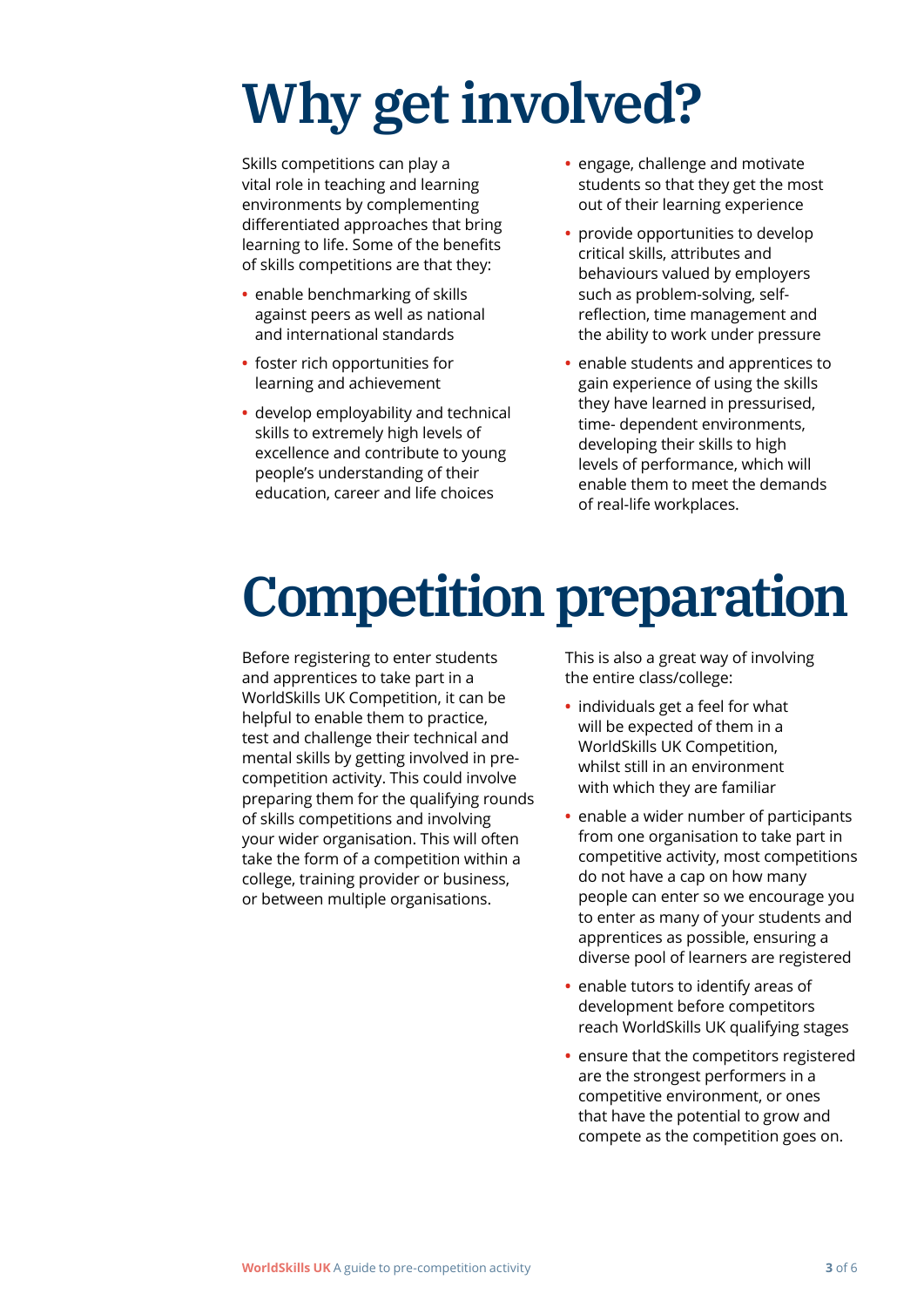#### How to use our pre-competition activities

- **1.** Visit our website to view the full list of skills competitions.
- **2.** Select the skills competitions you are interested in entering your apprentices or students. Review the information, taking into consideration the entry criteria and stages of the competition.
- **3.** Review the tools for each skills competition and download the pre-competition activity pack.
- **4.** Read through the activity pack and think about how you can integrate the materials into your teaching, planning and delivery, for example, including competition activity in your assessment plans and schemes of works.
- **5.** Consider the infrastructure and environment you will need to run the activity such as equipment, materials, people, space and time.
- **6.** Partner with a local business, training provider or college to spread the resources you may need to run the activity.
- **7.** Use the pre-competition activity to enhance your teaching by providing a fun and inclusive learning environment to engage and motivate staff and students.



### Taking it to the next level

There are numerous benefits of running inter-organisational competitions. They:

- **•** enable students and apprentices to test their skills against those of their peers before they reach WorldSkills UK Competition heats
- **•** enable tutors/mentors to assess the strengths and development needs of their students and apprentices compared with those in other organisations.
- **•** promote networking between students and apprentices
- **•** provide an opportunity to invite stakeholders to your event
- **•** allow greater opportunity for marketing and promotion of careers and competitions activity
- **•** promote inter-organisational relationships and networking.

### Top tips

- **1.** Ensure that all students and apprentices understand the marking scheme before they start, so that they know the standard of performance required.
- **2.** Ensure that you are giving your students and apprentices a realistic task and providing them with the right support, equipment and materials to complete it to a high standard.
- **3.** Use self-assessment as a tool to promote self-reflection and questioning techniques.
- **4.** Make sure you provide good quality, constructive feedback, highlighting where students and apprentices met the criteria and where they didn't, describing elements that they need to develop.
- **5.** Celebrate the success of all participants, skills competitions are a great tool to enthuse and motivate learners and staff.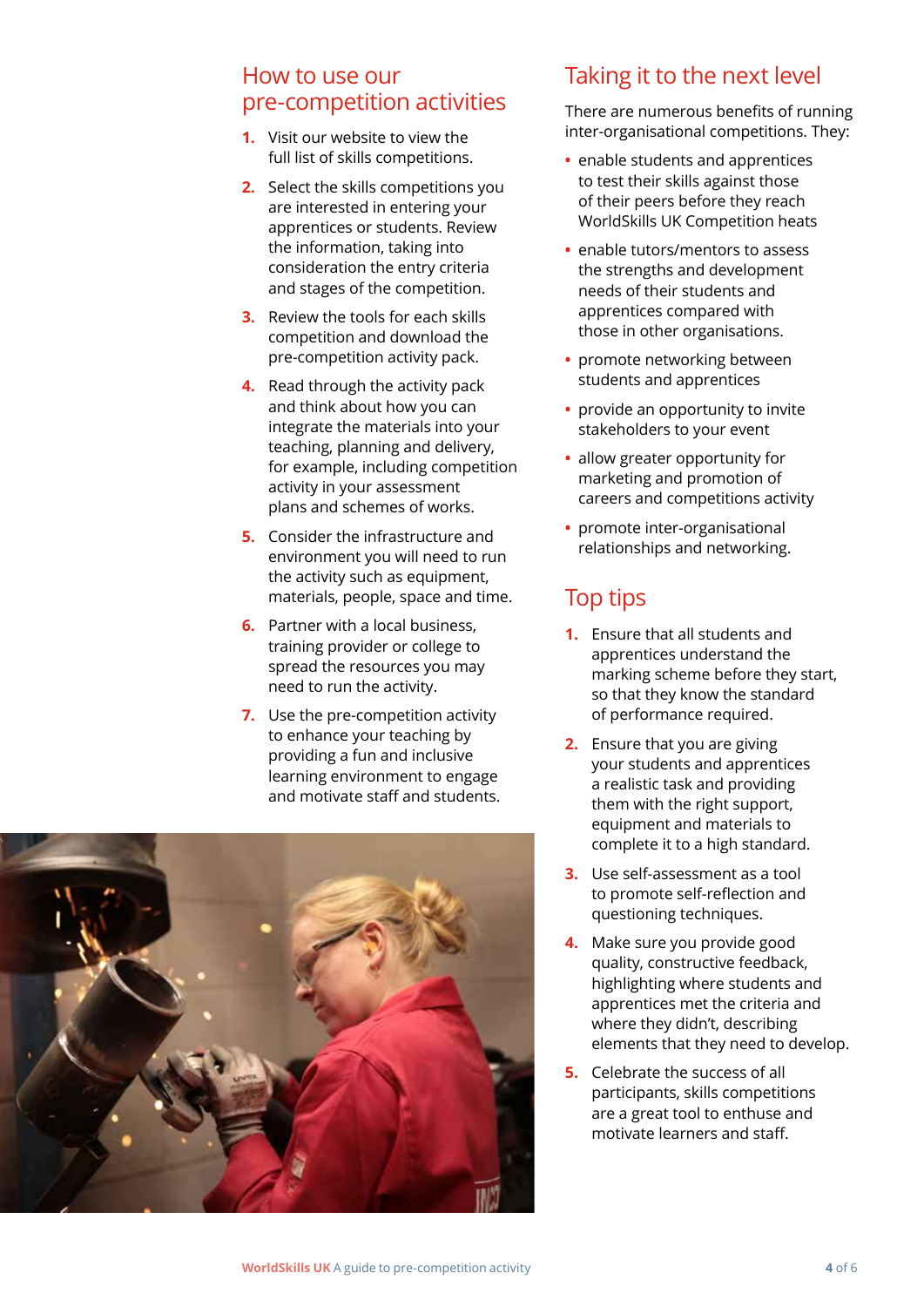### Pre-competition activity checklist

| <b>Action</b>                                                                                                       | <b>Checked</b> |
|---------------------------------------------------------------------------------------------------------------------|----------------|
| Venue is large enough to accommodate the competition activities                                                     |                |
| Venue can accommodate competitors, delivery team and guests                                                         |                |
| A separate room is available for judges briefing and marking                                                        |                |
| Location is easily accessible and has disabled access                                                               |                |
| All resources are available to carry out tasks including any specialist equipment                                   |                |
| Are there any additional activities planned for this event?                                                         |                |
| Internal and external stakeholders have been invited                                                                |                |
| Marketing and promotional activities planned                                                                        |                |
| Team of judges identified and allocated to task                                                                     |                |
| Event promoted (internally and externally)                                                                          |                |
| Test project and marking schemes agreed and suitable for level of competitors                                       |                |
| Process for registering agreed and suitable competitors identified                                                  |                |
| Reasonable adjustments have been made to test projects to accommodate any<br>individual competitor needs identified |                |
| Standardisation meeting is planned for judges                                                                       |                |
| Clear area for registration identified and appropriate signage in place                                             |                |
| Timetable of activities produced and supporting staff briefed                                                       |                |
| Room allocated for competitor briefing on tasks and health and safety                                               |                |
| Catering and refreshments booked                                                                                    |                |
| Celebration event planned for the end of the day                                                                    |                |
| Method of providing feedback to competitors agreed and timescale provided                                           |                |

# **Conclusions**

Delivering pre-competition activity is an excellent way to improve standards of teaching and learning outcomes for students and apprentices, there are many other ways in which the talent of members of your organisation can be developed, such as:

**Mentoring:** A mentor can be an excellent way of helping apprentices and students to get a different perspective on the work that they are completing, and of giving them access to an experienced individual who can offer them expert advice and guidance.

### **Embedding a competitive spirit**

**in the curriculum:** Embedding competitiveness in everyday classroom, workshop or office activities can encourage those taking part to strive for excellence against their peers, which can have the effect of driving up standards.

#### **Recognising outstanding**

**achievement:** Demonstrating that above average achievement is appreciated and valued can encourage a greater number of staff or young people to aim higher.

#### **Offering specialist training:**

Up-skilling your workforce with focused training in their vocational area can lead to a greater depth of understanding of the skill in general.

#### **Developing professional practice**

**skills**: Focusing attention on the softer skills surrounding technical abilities may lead to a greater understanding of personal strengths and areas for development and can lead to enhanced employability skills.

#### **Practising work to an industry**

**standard:** By encouraging students and apprentices to work to a professional, high standard early on in their careers, they will foster attitudes that will lead to a higher level of attainment and improved outcomes for themselves, their college or learning provider and ultimately, their employer.

Get in touch with us for further support on how to run WorldSkills UK pre-competition activity at: **[competitions@worldskillsuk.org](mailto:Competitions@worldskillsuk.org)**